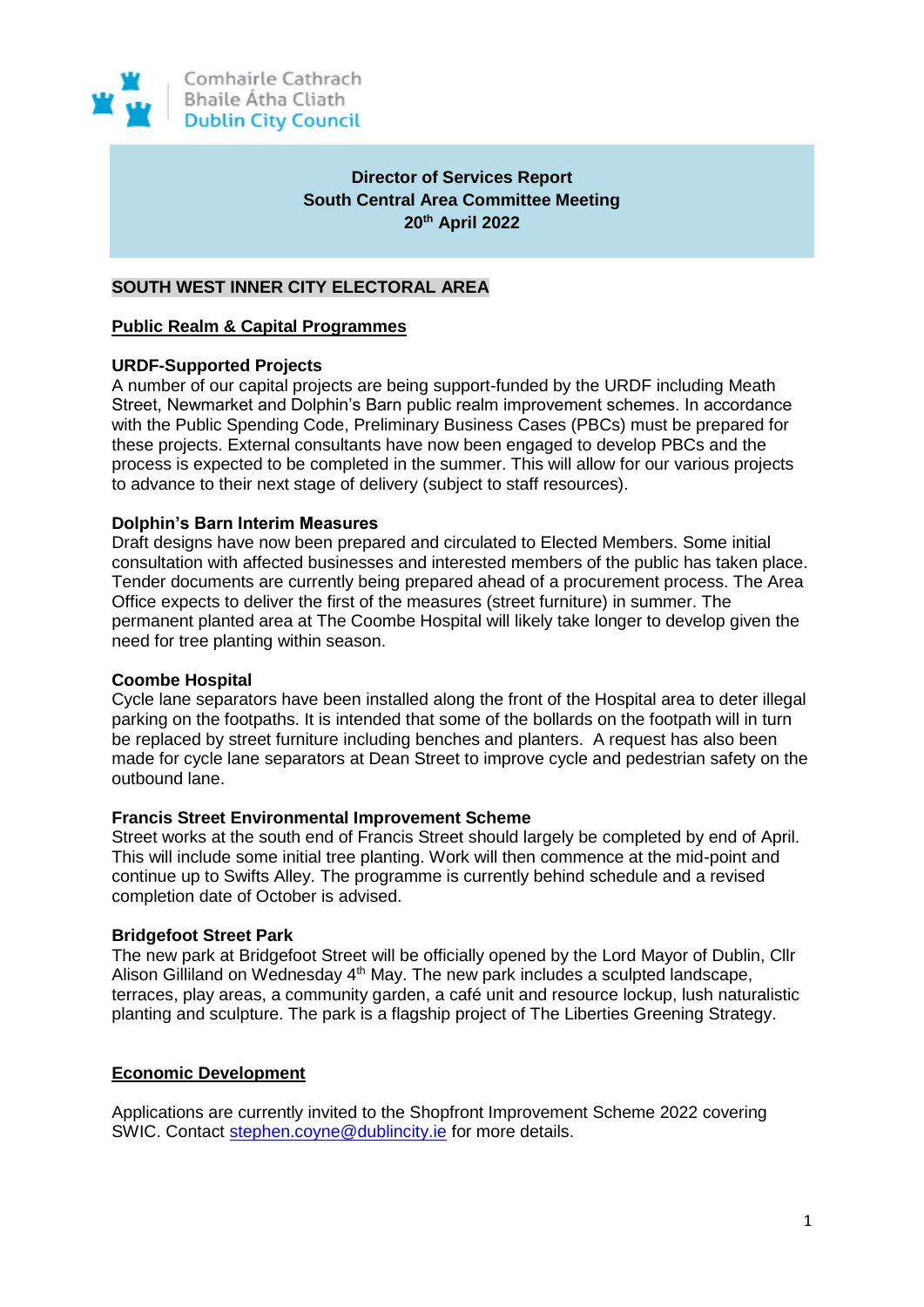

We LOVE Markets is a new venture operating a 50-stall flea and craft market at The Digital Hub off Thomas Street. The inaugural market was in March and markets are now scheduled for Sunday 24th April and 22<sup>nd</sup> May. It is also hoped that a one-off twilight market will happen in tandem with the upcoming Culture Date With Dublin 8 festival. More: [www.welovemarketsdublin.ie](http://www.welovemarketsdublin.ie/)

The Area Office is proud to have installed a new bee-hive on the roof of Eblana House. The hive is provided and cared for by Inner City Bee Project, a social enterprise that has been developed by Robert Emmet CDP. Our hive is part of a significant expansion of hives across the South West Inner City area by ICBP, assisted by The Digital Hub and SmartD8 Smart City District.

# **Housing Updates SWIC**

# **Bonham St** .**Dublin 8. Volumetric Build**

| -57               | On site | Completion of Scheme   Q4 2022 |  |
|-------------------|---------|--------------------------------|--|
| 26 x 1 bed        |         |                                |  |
| $26 \times 2$ bed |         |                                |  |
| $5 \times 3$ bed  |         |                                |  |

# **Cork St/ Weaver St. Volumetric Build**

| 55                | On site | Completion of | Q4 2022 |
|-------------------|---------|---------------|---------|
| $32 \times 1$ bed |         | scheme        |         |
| $10 \times 2$ bed |         |               |         |
| $13 \times 3$ bed |         |               |         |

DCC have designated a community liaison (Veronica Hand) to engage with residents regarding their concerns.

Veronica can be contacted @ 0870997512 [veronica.hand@dublincity.ie](mailto:veronica.hand@dublincity.ie)

# **St Michael's Estate Emmet Road Dublin 8.**

| Emmet Road, D.8 (St. Michael's)   Design in progress. Lodge |                  | $\frac{1}{2025}$ |
|-------------------------------------------------------------|------------------|------------------|
|                                                             | planning Q2 2022 |                  |

# **Tyrone Place D8. Regeneration.**

# **Status**:

LA Housing- Regeneration 96 units Feasibility complete. Determine development options.

# **School St.**

115 units Phase 1.

Stage 1 approval received from DHLGH Q3 2021 with queries. DCC are responding to departmental queries. Next stage is to procure and appoint design team.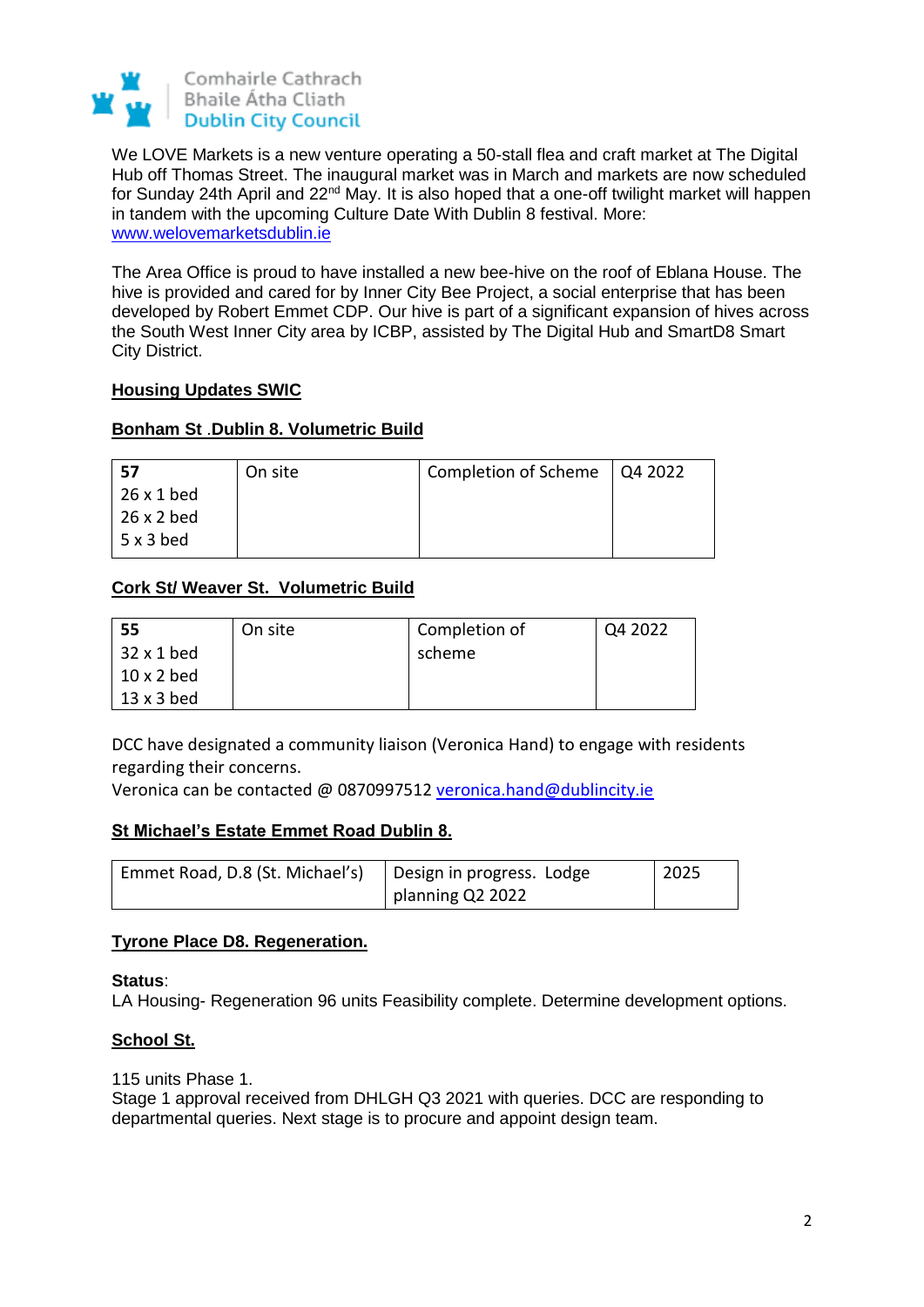

## **Oliver Bond Regeneration.**

Stage 1 application submitted to DHLGH December 2021. 48 Units Phase 1.Next milestone to achieve Stage 1 approval.

# **Dolphin House Regeneration Masterplan Dublin 8.**

The Dolphin House Regeneration Masterplan approved on the 4<sup>th</sup> Feb 2021 by the DH Regeneration Board. DCC will progress the masterplan in conjunction with the Dolphin House Regeneration Board and the Dolphin House Community. Dolphin House 1B phase. Design team procurement process under way.

# **Donore Avenue-(former Saint Teresa's Gardens)**

LDA developing a planning application for 543 units (30% social 70% cost rental). Stage 1 application to be submitted to the DHLGH.

# **Community**

# **A Memory Gathering in the Tenters**

A Memory Gathering course will commence in the Timberyard in Cork Street on the 27<sup>th</sup> April. This course will run over a six week period and will focus on the life and times of families who have lived in the Tenters Housing Scheme since 1922.

Older residents will be given an opportunity to have their own personal stories and those of their family members recorded for future generations to enjoy. These stories will be published in book form and will also form part of a local folklore exhibition.

# **A Centenary gift from Dublin City Council**

Over 120 families from the Tenters Housing Scheme have participated in DCC's Community Section Tree and Shrub planting initiative.

On Friday evening last, residents gathered in Oscar Square to collect their trees which included **Pear's, Apple's and Victoria Plum trees** in addition to a wide variety of pollinator friendly Shrubs. Residents were delighted to receive their centenary gift from DCC and are looking forward to harvesting their various fruits for many years to come.

# **Tenters Trail**

The Tenters History Trail took place on Saturday last. It was a delight to see so many families take to the streets with their history questionnaire's in hand as they searched for answers to the well thought out clues.

On completion of the trail each family received a certificate which was signed by a local resident who recently celebrated her **100th Birthday**. They also received a special commemorative badge depicting the lovely 1922 red brick wall plaques which feature on the Tenters houses. This was followed by a neighbourhood gathering and picnic in Oscar Square Park.

# **Weavers Welcome Norwegian Students**

On Tuesday last a group of Norwegian students gathered in the Timberyard in Cork Street to participate in '**A Weave Time'** Workshop with the Liberties Weavers.

The Students who are studying Folk Crafts were delighted to learn about the fascinating history of weaving and textiles in the liberties and to see the revival of this ancient craft. Each student got to work on the looms and produce their own personal art piece.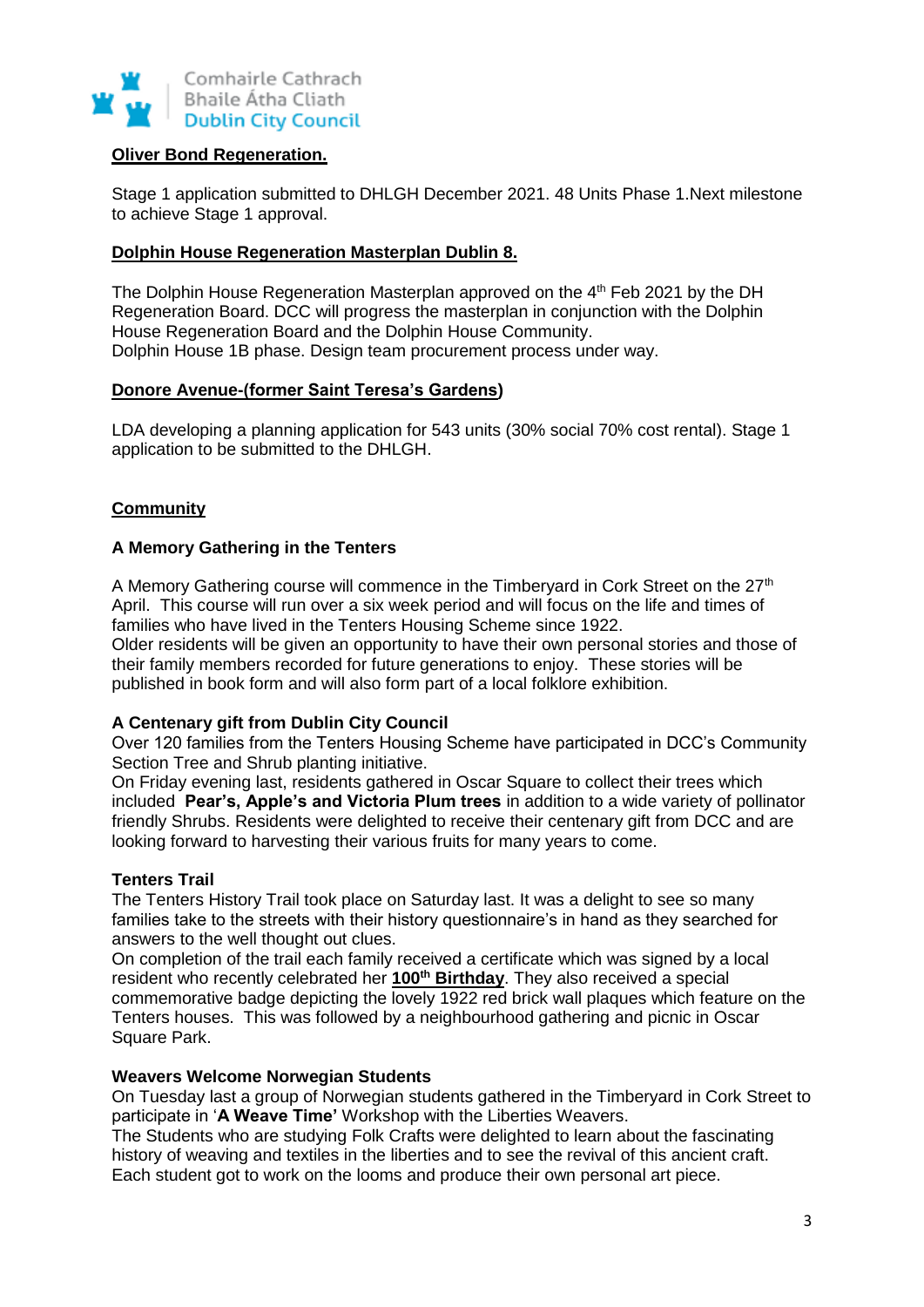

# **An Taisce National Spring Clean**

As part of An Taisce's Spring Clean month Rialto Environment Group are organising a Clean Up / Social event. Date: Saturday 23rd April Meeting Place: Outside the Boulangerie. Time: 11am Areas covered**: Rialto Village, The Linear Park, and the Grand Canal Bank from Herberton Bridge to Suir Bridge.** Refreshment will be served afterwards.

# **Trishaw Update**

Trishaw Pilot Volunteer Training has commenced and will be ongoing over the next few weeks.

The Trishaw Bikes have now been relocated to the underground car park in Memorial Court. (Many thanks to Tony Smithers and Debby Gould for assisting with this) Memorial Court is an ideal location for storage due to its proximity to the National War Memorial Gardens.

It is hoped that residents from the nearby sheltered housing schemes including Memorial Court, Bulfin Court, Robinson's Court, local nursing homes, St John of Gods Centre etc. will avail of this wonderful outdoor activity in the coming weeks. (Organised by Community Section in association with Sports & Wellbeing Partnership.

## **Kilmainham Inchicore Network** - meeting 25<sup>th</sup> April 2022 at 5.30pm

#### *Inchicore Village Improvements*

Footpath reinstatement has taken place in Inchicore Village on the south side of Emmet Road and along Tyrconnell Road. An inventory of street signage and fixtures has been requested for Inchicore Village.

#### *Grattan Crescent Playground Upgrade*

The playground at Grattan Crescent Park will be upgraded, this work will be carried out in Spring 2022.

#### *Spring Bulb and Tree planting*

DCC Parks have planted wildflowers, perineal pollinator plants and fruit trees at Devoy Road ("the Pitch") and at St Michael's Estate site in the coming weeks. Consideration is being given to potential sites for large tree planting.

# *Shop Front Improvement Scheme 2022*

The 2022 scheme is now open to all neighbourhood retails shops in the Kilmainham and Inchicore area. For more information [Shopfront Improvement Scheme 2022,](https://libertiesdublin.ie/shopfront-improvement-scheme-2022/) deadline end of May 2022.

#### *KIN Strategic Planning Process*

KIN is over 5 years in existence and reviewing, evaluating and planning for the future. This strategic process will be ongoing for the next few months.

#### *Liffey Gaels/ East Timor Park Master Plan:*

Alastair Ferrar, Cunnane Stratton Reynolds Consultant has almost competed a Master Plan for Liffey Gaels Park on behalf of DCC.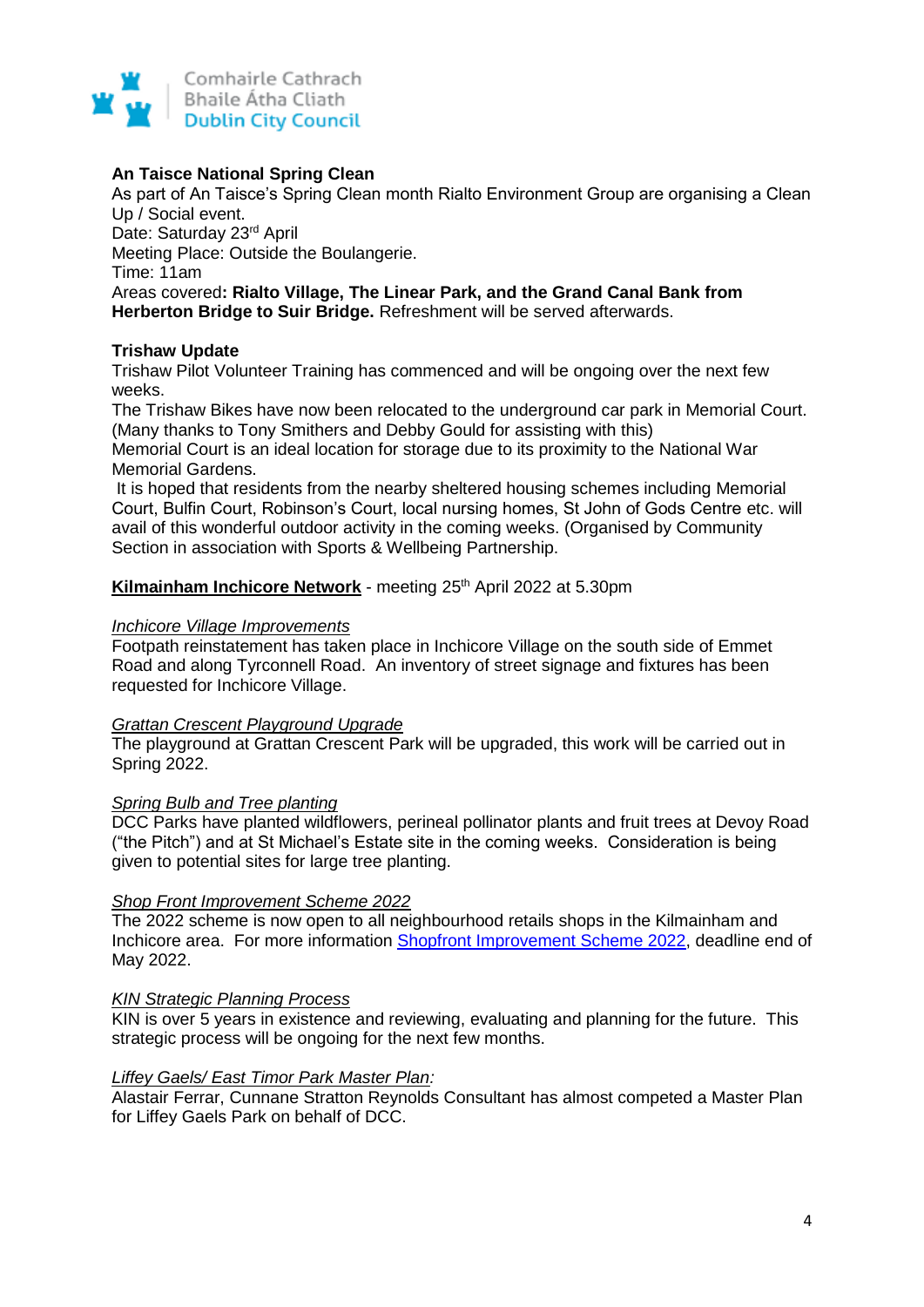

# *Grand Canal - Activation and Animation of Grand Canal between Portobello and Kylemore Road:*

Irish Leisure Consultants (ILC) have been asked by Dublin City Council and Waterways Ireland to identify the potential recreational Activation and Animation measures along the Grand Canal between Portobello and the Kylemore Bridge. They have consulted with local organisations, individuals and agencies regarding the current and potential future recreational use of the canal, and from this are in the process of identifying appropriate approaches and best practice*.* A draft discussion document will be circulated shortly for public feedback.

# Fairs at Richmond Barracks

KIN, in partnership with DSCP and DCCCC, are collaborating to organise 4 fairs at Richmond Barracks over the next year. The first fair will take place 28<sup>th</sup> /29<sup>th</sup> May and the theme is Recycle/Upcycle/Reuse. KIN will organise workshops with an educational/ developmental learning aspect encouraging local community engagement. More information to follow. The other fairs planned are a Harvest Fair in September 2022, Christmas Fair November 2022 and Spring Fair Feb 2023. More information to follow.

**Inchicore Regeneration Consultative Forum** - meeting 25<sup>th</sup> April 2022 at 1pm

Phase Three of Emmet Road Public Consultation in Richmond Barracks completed. [www.emmetroad.ie](https://scanner.topsec.com/?r=show&t=d8a6620c891812039ea036800bfc0f779dc124d0&u=http%3A%2F%2Fwww.emmetroad.ie&d=1962) for information

# *Outdoor Exhibition/ Website:*

Project architect's, Bucholz McEvoy, display of their design proposals at an outdoor exhibition is located on the green across from Richmond Barracks in St. Michael's Estate. This exhibition will evolve over time with new panels installed as the design progresses to completion for planning. The [www.emmetroad.ie](http://www.emmetroad.ie/) has been updated.

# **IRCF Subcommittees:**

*Meanwhile Activities and Community Building Subcommittee (MACb)–* MACb.10 and 11 on 16.3.22 and 5.4.22 exploring opportunities for 2022 in terms of meanwhile activities and community building projects as part of a strategic planning process (building trust, shared experiences/memories). Samhain Event Review underway, book of learnings as well as planning for next year in progress. Engaged with KIN re 4 Fairs at Richmond Barracks.

# *Self-Management of Community Facilities*

IRCF and relevant stakeholders considering DCC SCA invitation (15th Feb 2022) to consider leading out on management/ governance /future running of community facilities on ERD. To consider a proposal we need to understand the Design/ Functioning/ Management/ Programming.

Meeting held in Richmond Barracks with BMCEA Integrated Design team (30.3.22) to review Concept Design of Community Hub with request for community feedback. Response from relevant stakeholders in progress.

# *Childcare in Lower Inchicore* –

The DSCP Draft Report, considering future childcare needs in lower Inchicore, has presented at the March IRCF meeting. All childcare providers in lower Inchicore area have engaged in the research process. It is due to be presented at the DCC SCA Committee Meeting in the coming months.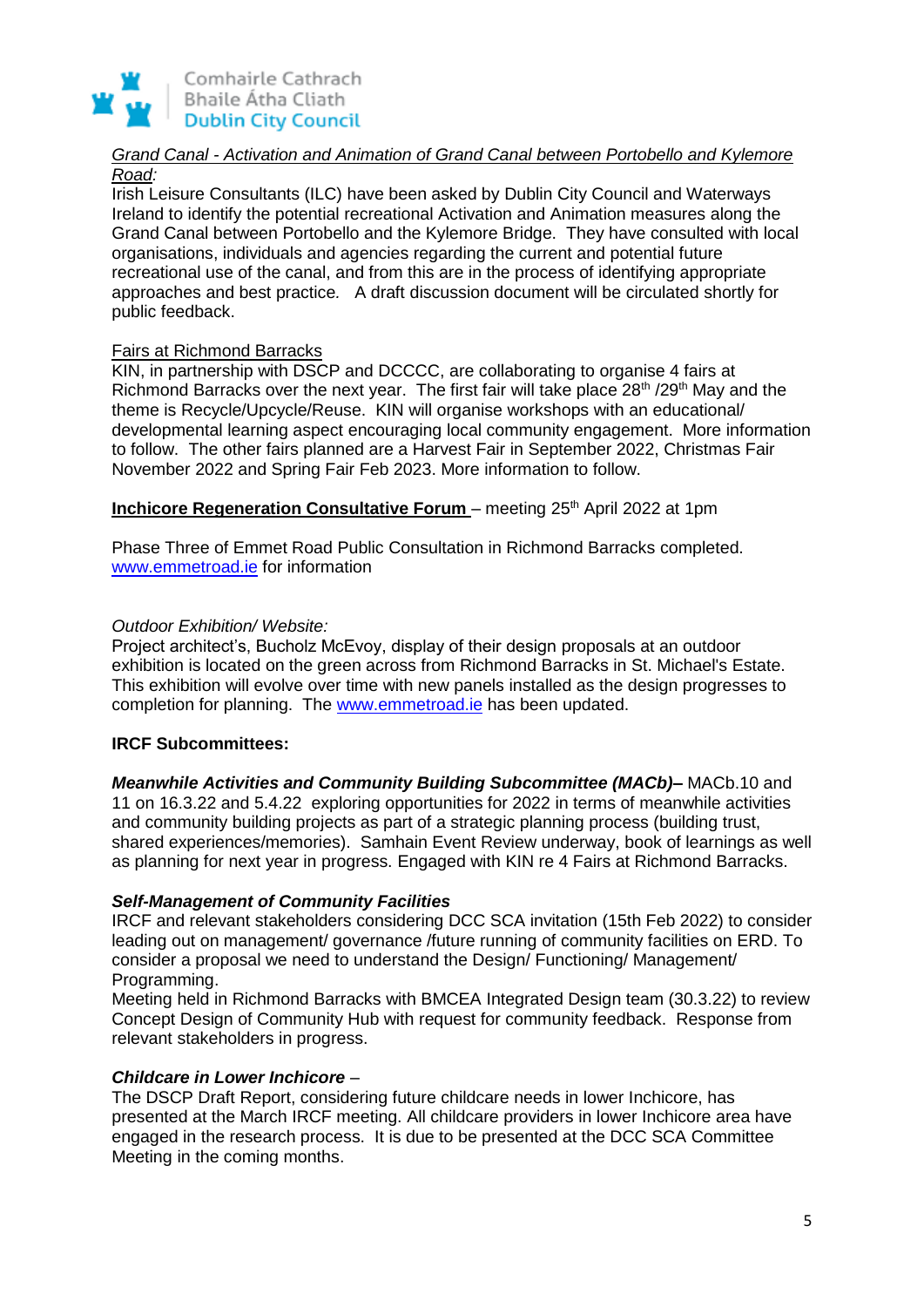

### **Public Domain**

The Dublin Community Clean will take place Saturday 30<sup>th</sup> April 2022. The campaign will be officially launched on Friday 22<sup>nd</sup> April 2022. See link for contact information to arrange for equipment and collection of clean-up bags. An Taisce provide insurance for groups registered with Spring Clean Campaign see both links below. Any Groups seeking support may contact Public Domain Office at southcentralpublicdomain@dublincity,ie <http://www.teamdublincleanup.ie/><https://nationalspringclean.org/registration/>

Public Domain intensive cleaning completed in the Maryland Estate: Loreto Rd, Our lady's Road, Lourdes Road, Our Lady's Close & Avenue, Maria Road were given a deep Spring Clean. Graffiti has been removed from: Carmans Hall, Francis Street, Thomas Street James Street, Cornmarket, High Street, The Coombe, Timberyard, Cork Street, Reuben Street, Rialto & Dolphins Barn Bridges, Merchants Quay, Ushers Quay, Thomas Street, Catherine's Lane. Basin Street Flats and environs.

Call out for submissions of artwork commenced April 13<sup>th</sup> for Dublin Canvas Project. Deadline May 13<sup>th</sup> with selections and art works to follow through the Summer. A minimum 14 sites identified for art works with a maximum 16 Traffic Signal boxes for the South Central Area. Further information **[www.dublincanvas.com](https://scanner.topsec.com/?t=c42bc3794569a9e58432ba6d55e90672dc50a991&d=1962&u=www.dublincanvas.com&r=show)**

## **Kilmainham Mill**

Currently awaiting approval from Corporate Project Support Office (CPSO) to proceed with appointment of construction team to carry out the enabling work. No issues expected. Work should commence in May/June 2022.

#### **Islandbridge**

The construction of a pontoon that would sit below the weir at Islandbridge is currently being explored. This would allow for safe rowing access from the rowing clubs to the eastern Liffey.

The stretch of river is home to over 13 rowing clubs and is the only accessible area for rowing in Dublin. The pontoon will ease congestion on that part of the river and animate the eastern section of the Liffey towards Ringsend.

Further consultation will take place for this once a preliminary design is complete.

**Bruce Phillips, Senior Executive Officer South West Inner City Local Electoral Area.**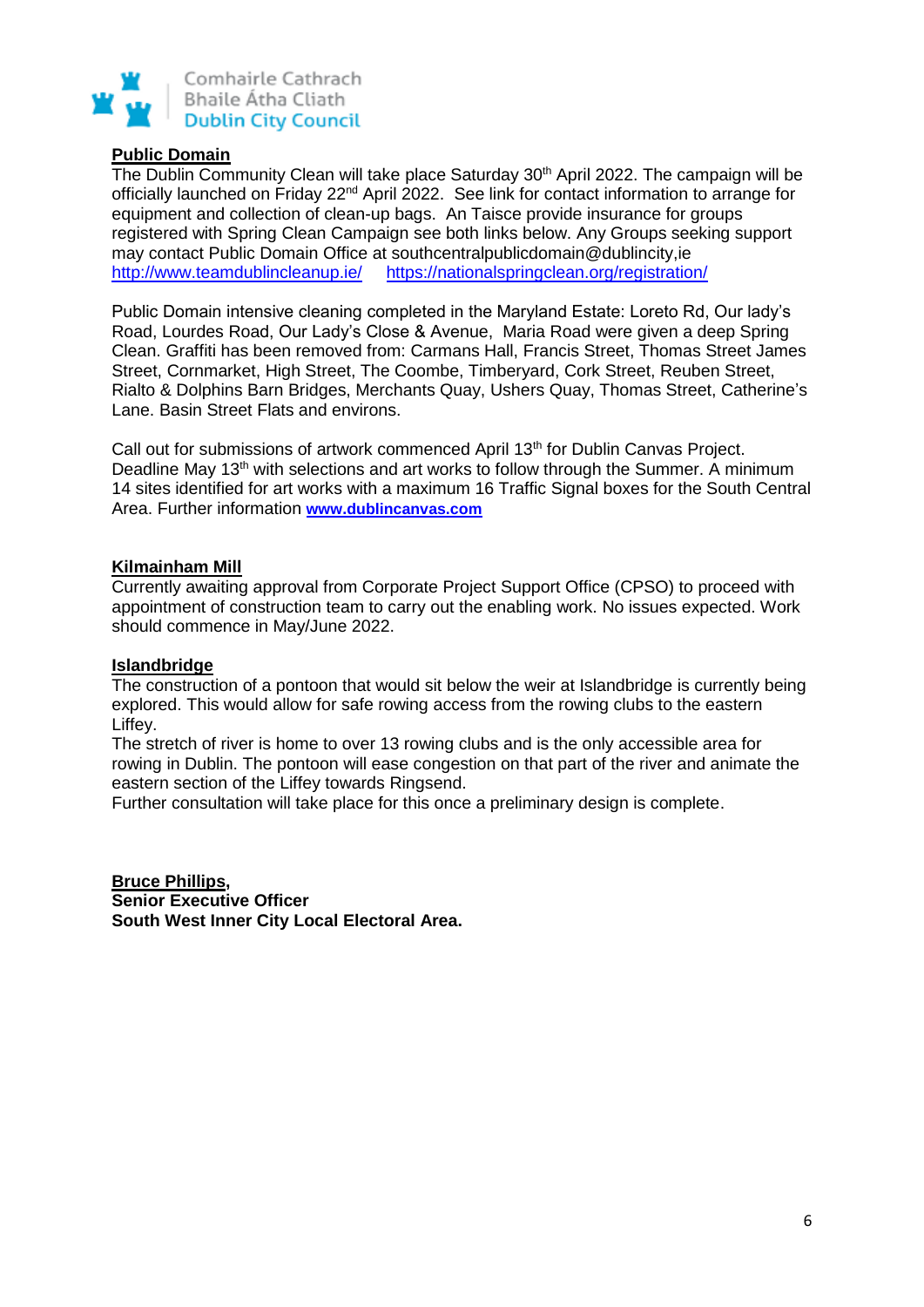

# **BALLYFERMOT/DRIMNAGH ELECTORAL AREA**

# **Housing**

## **Cornamona**

Work is continuing with the fit out in progress along with the landscaping. The likely completion date is late Quarter 4.

## **Springvale**

The work on this development is advancing with the scaffolding removed from 2 blocks at this stage.

# **Canal Bridge Apartments Kylemore Road /Bluebell.**

The contractor is still on site and the landscaping has begun. These units will be managed by Respond Housing Association and let through the choice based letting scheme. The development consists of 12no. 1 bedrooms units, 32no. 2 bedroom units and 8no. 3 bedroom units. The name of the development is Canal Bridge, Bluebell Avenue, Dublin 12

## **Sons of Devine Providence**

A meeting of the working group took place on Friday, 8<sup>th</sup> April with progress on resolving outstanding issues between Dublin City Council and the Sons of Devine Providence being reported.

# **Drimnagh**

#### **Lissadel Maisonettes**

A door to door survey of maintenance issues has been carried out and the contractor is still onsite fitting out the remaining voids for allocation.

## **Davitt House**

A number of units have recently been reallocated under the choice based letting scheme. Work is continuing on the remaining units.

#### **Bluebell**

#### **Bernard Curtis House**

The DCC paint squad is still on site and the painting of the blocks is progressing

#### **Labre Park**

Labre Park (including Kylemore Grove) is being redeveloped as part of the Travellers Accommodation Programme. The decanting of Labre Park is ongoing with a number of families moved out. The Ballyfermot Area Office is working closely with the decanting team. Cluid Housing will take responsibility of the management of it upon completion.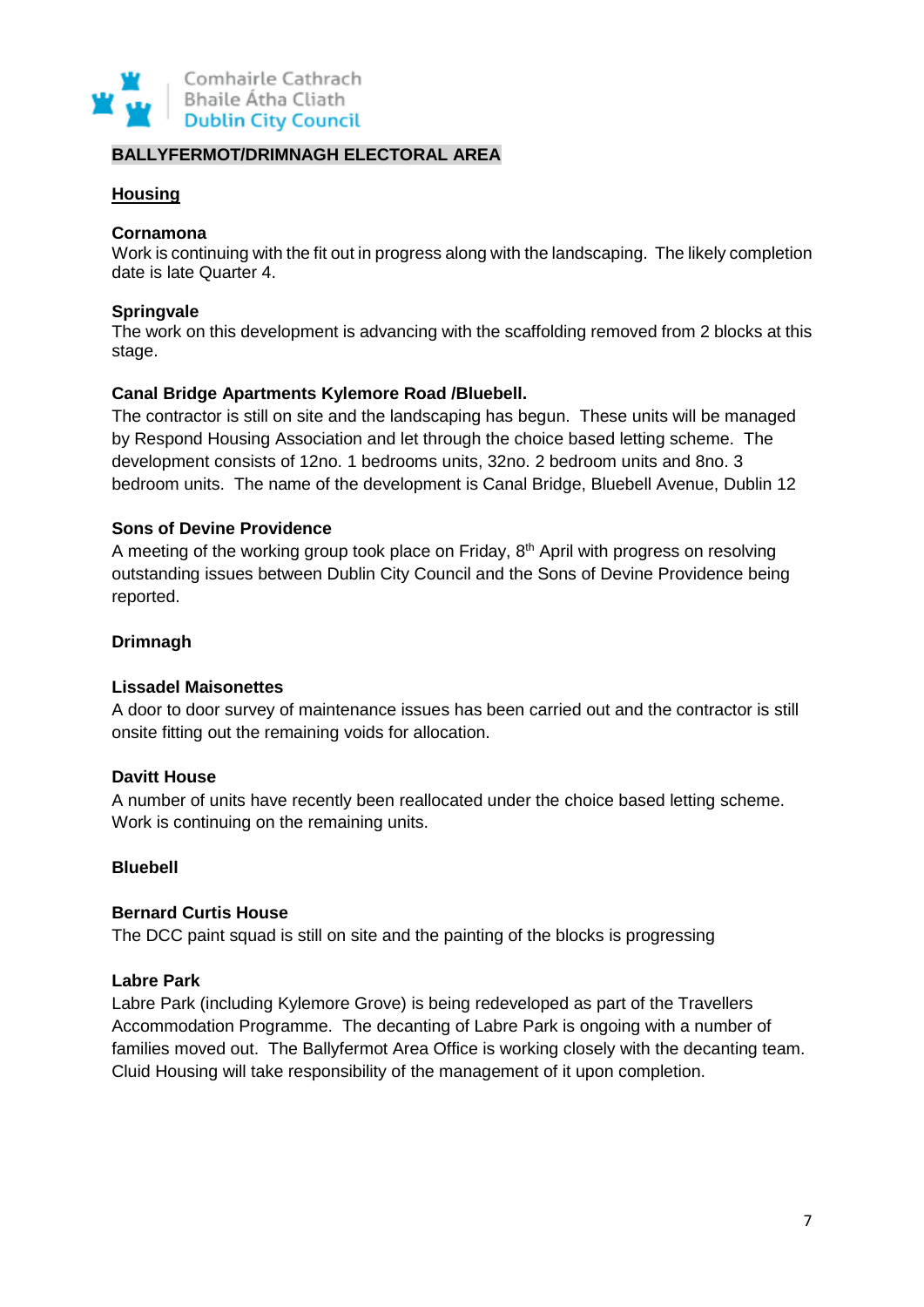

# **Community**

# **Community Festivals**

Community Development staff are attending meetings with the 4 local Festival Committees to provide support and assistance in organising a programme of events over the summer.

Chapelizod Festival will take place this year during the first week in July. The Council is supporting the voluntary Festival Committee with funding and organising a dog show on Belgrove Green, An evening of light opera and an environmental walk along the Liffey with Éanna Ni Lamhna.

Drimnagh Festival will take place on the 11<sup>th</sup> and 12<sup>th</sup> June. The main event will be the family fun day in Brickfield Park and a dog show on Carrow Road Green.

Ballyfermot/Cherry Orchard Festival will take place from June 24<sup>th</sup> until July 9<sup>th</sup> and will be launched by the Lord Mayor on Tuesday June 14<sup>th</sup> at 7:30PM in the Ballyfermot Civic Centre.

Walkinstown will have their first festival which takes place on Sunday the  $4<sup>th</sup>$  of September in Walkinstown Park. The Council are supporting the new committee which has been formed.

# **Cruinniú**

Cruinniú Na nÓg will take place on Saturday 11<sup>th</sup> of June 2022.

The Ballyfermot Youth Organisations working together as "Unsung Youth" received funding to host events. The Council is working with the youth groups to organise singing and dancing workshops, support young people to make a short film and stage and set design workshops, all of which will be showcased at the Unsung Youth concert and wellbeing fair that will be held in the Ballyfermot Civic Centre on Saturday June 11<sup>th</sup>.

# **Bealtaine**

The Council are working with the local youth groups to organise planting of the communal areas in some of the sheltered housing complexes during May.

The Council is supporting Together FM to set up a monthly film club in the civic centre. The first event will take place on Tuesday 31<sup>st</sup> May @ 11.00am, the Ballyfermot Civic Centre and will be hosted by Dr. Megan McGurk and her talk on "Sass Mouth Dames: When Women Ruled The Big Screen" along with a screening of the 1933 film "Hold Your Man". Further films will take place in June and July.

#### **Halloween 2022**

The First planning meeting for Ballyfermot Halloween Festival 2022 will take place on Tuesday May 10<sup>th</sup> in the Ballyfermot Civic Centre at 12:00 Noon.

# **Environment**

#### **Plant Sales**

The annual community plant sales will take place during the month of May in 5 locations across the area. The bedding plants have been cultivated in the Cherry Orchard community garden and will be sold at a subsidised prices.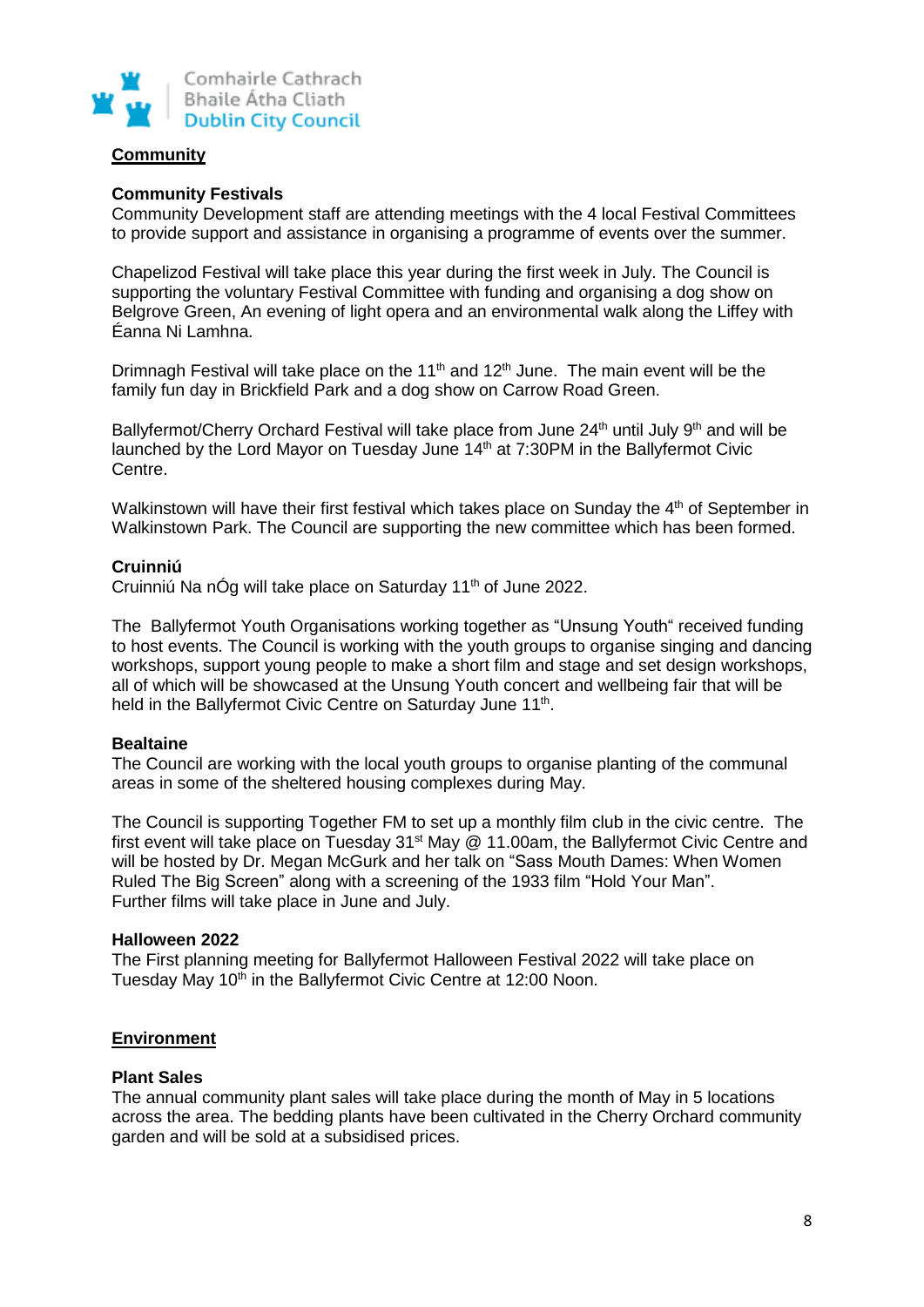

The sales will take place as follows:

| Tuesday 10th May              | 10.30 AM | <b>Bluebell Allotments</b>         |
|-------------------------------|----------|------------------------------------|
| Tuesday 10 <sup>th</sup> May  | 6.00 PM  | Bunting Park,<br>Walkinstown       |
| Thursday 12 <sup>th</sup> May | 10.30 AM | Our Lady's Hall,<br>Drimnagh       |
| Thursday 12 <sup>th</sup> May | 6.00 PM  | Laurence's Grove,<br>Chapelizod    |
| Saturday 14th May             | 11.00 AM | <b>Ballyfermot Civic</b><br>Centre |

The Council will also be distributing bedding plants to our sheltered housing complexes and is supporting youth groups in the south central area to carry out environmental enhancements in sheltered housing in Ballyfermot and Chapelizod.



# **Team Dublin Clean Up – Saturday 30th April**

All Environmental groups and residents associations have been notified about the Team Dublin Clean Up which takes place on Saturday 30<sup>th</sup> April. Register with An Taisce at: [https://nationalspringclean.org/register-for-the-national-spring](https://nationalspringclean.org/register-for-the-national-spring-clean/)[clean/](https://nationalspringclean.org/register-for-the-national-spring-clean/)

# **Jim Mitchell Park Environmental Group**

The Jim Mitchell Park Environmental Group has received an additional 4no. blue planters from the Council and the group are making window boxes for residents. The group are very active organising regular community clean ups.

#### **Sunflower Project**

The council has provided Sunflower seeds to encourage the students in the two local primary schools that attended the environmental talks in the Allotments, to grow sunflowers to welcome the Ukrainian refugee children to Ireland. The national flower of Ukraine is the sunflower.

#### **Walk Vouchers**

The council has supported all the local environmental groups by presenting them with a voucher for the Walkinstown Green Social Enterprises Garden Centre to purchase perennial bee friendly plants. This will encourage groups to shop local and support the businesses in their area.

# **Chapelizod allotments**

The council has supported the Chapelizod allotments with discretionary funding to enhance the site and has organised a site visit from the water framework office to get advice on water conservation. The water engineers have supplied equipment for the project.

# **Make Walkinstown Great**

The newly formed Walkinstown Environmental Group is officially up and running. A committee has been formed and the group has been working with the council on the welcome signs for Walkinstown and 12 blue planters which will be delivered in April.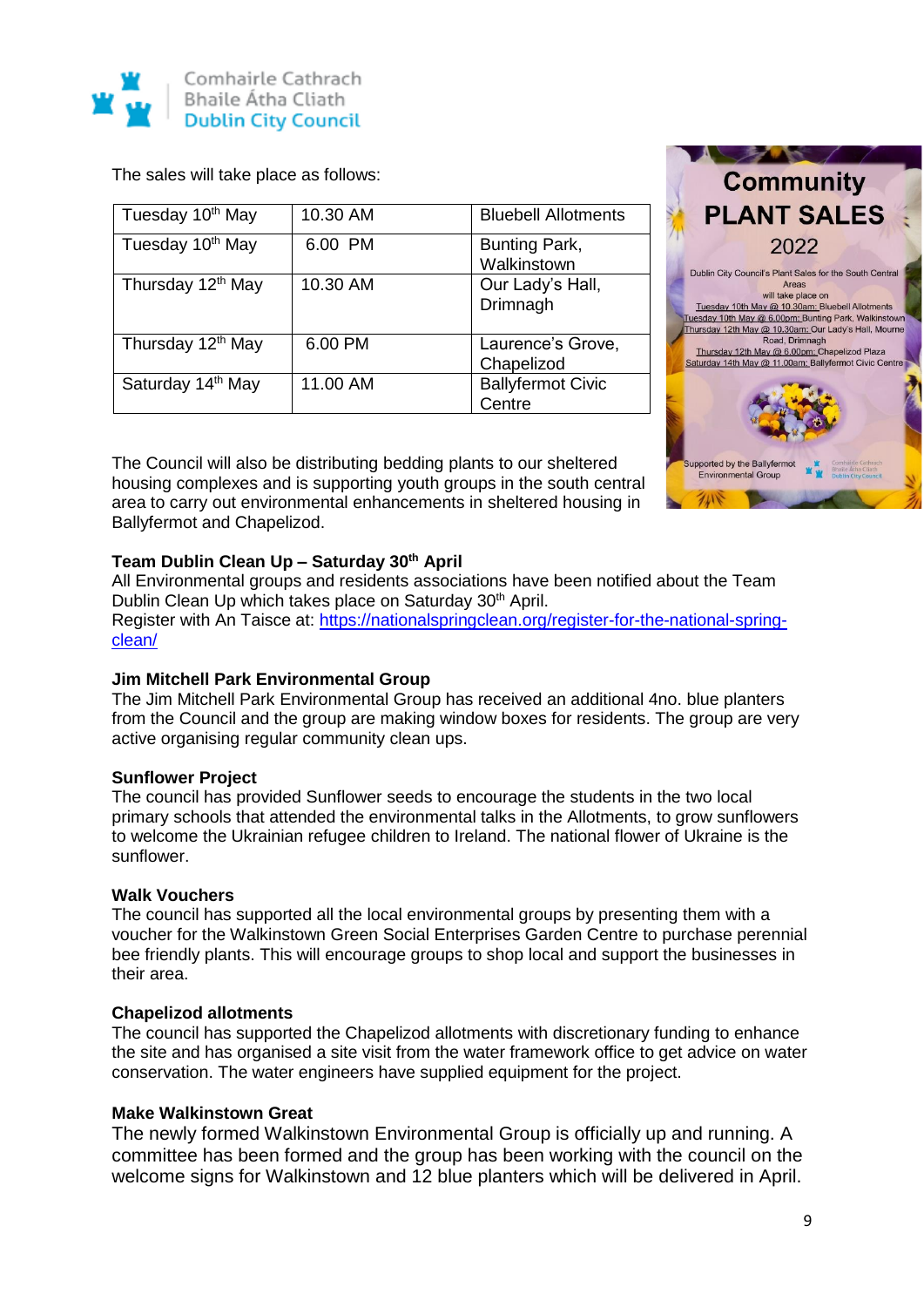

Their next clean-up is on Saturday the 23th of April at 11am. [www.makewalkinstowngreat.ie](http://www.makewalkinstowngreat.ie/)

## **Social Inclusion**

#### **Community Grants**

The Community Grants for 2021 have all been paid with 55 local voluntary Organisations receiving funding.

#### **Ballyfermot Dementia Choir**

The Dementia Choir has been temporarily suspended due to HSE reluctance to send groups into public settings. We hope to relaunch the project on Thursday May 5<sup>th</sup>, which is National Alzheimer's Tea Day.

#### **Cherry Blossoms 2022**

The programme for Cherry Blossoms was launched by The Lord Mayor of Dublin Alison Gilliland on Wednesday 23rd March at the Cherry Orchard Equine Centre. Information on the events has been distributed to every house in Cherry Orchard and feedback has been very positive.

The full programme of free events can be viewed on: <https://www.dublincity.ie/sites/default/files/2022-03/cherry-blossom.pdf>



#### **Walkinstown Senior Citizens Choir**

The Council has established the Walkinstown Community Choir, targeting older people for a monthly singing class and sing along. The choir will take place the first Tuesday of the month at 10:30am, the Walkinstown Green Social Enterprises Centre (behind the Green Kitchen).

**The Community Development staff contact details for Ballyfermot /Drimnagh area are:**

| Scott.watson@dublincity.ie     | 087 1643170 |
|--------------------------------|-------------|
| miriam.flynn@dublincity.ie     | 086 8151320 |
| victoria.kearney@dublincity.ie | 087 6009002 |